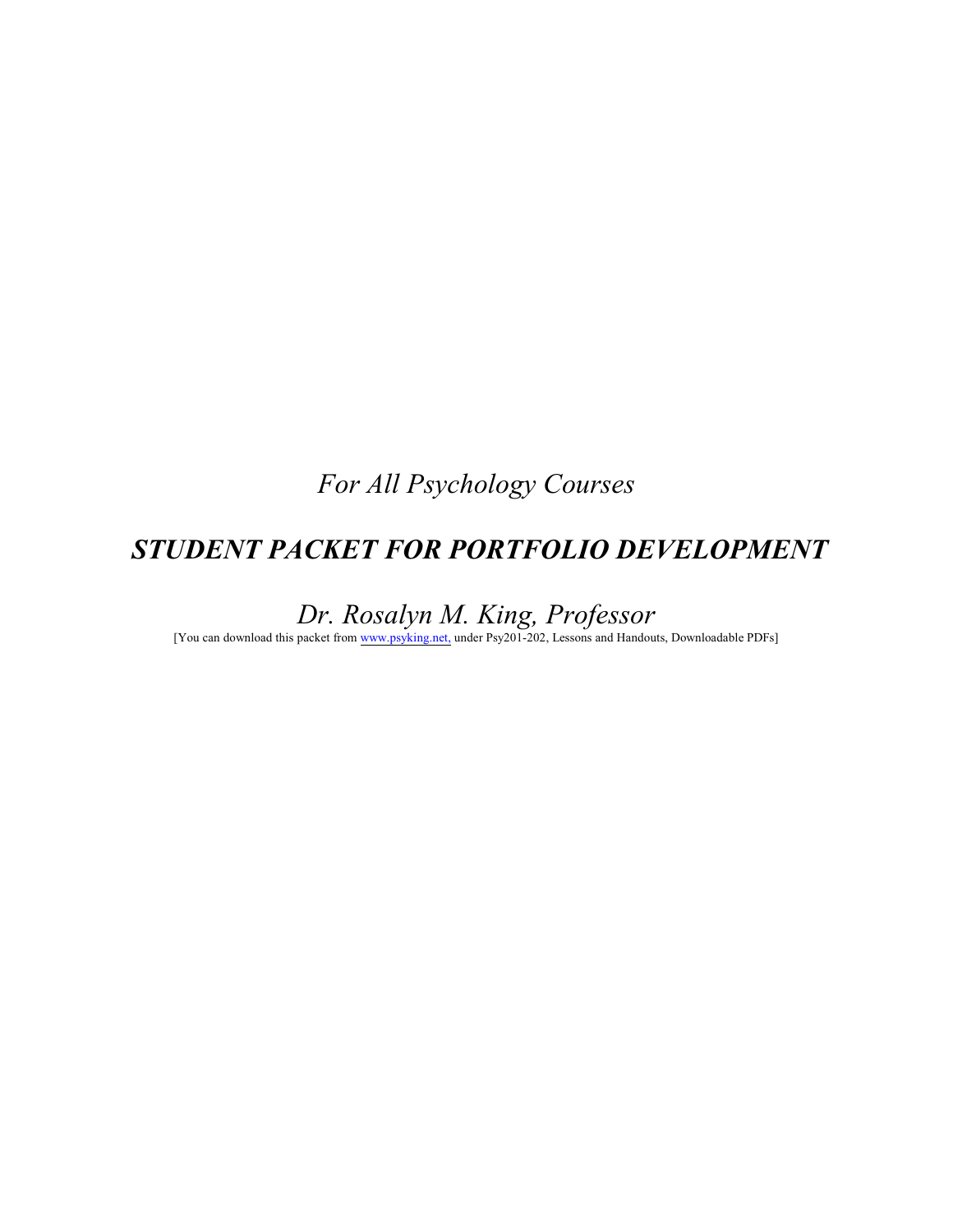*For All Psychology Courses Dr. Rosalyn M. King*

### *INSTRUCTIONS FOR PORTFOLIO DEVELOPMENT*

- *• Please read the guidelines very carefully and review the criteria for grading. You should begin your development of the portfolio at the beginning of a module or area. Portfolios require adequate time to develop them well and for you to learn and get the most from the experience.*
- *• Make sure that your portfolio includes a cover page, a table of contents and a list of references at the end. Also references should be cited on each page contained in your portfolio if you clip articles from newspapers or magazines or web pages.*
- *• The most critical component of your portfolio is your reflective narrative on each item in your portfolio. Make sure that you reflect on the questions listed in your guidelines. I must know why you have included an item in your portfolio and what you have learned from it. Also, how this information relates to information we have covered in class or that you have read in your textbook.*
- *• DO NOT SIMPLY CLIP ARTICLES OR PICTURES OR PRINT OUT WEB PAGES AND PUT THEM IN YOUR PORTFOLIO. This will get you an "F" grade.*
- *• Please do include your signed pledge statement in the front of your portfolio. Also include your blank criteria rating form at the back of your portfolio for my grade and comments. Please also include a completed assessment form evaluating your experience of developing the portfolio. I would like these completed each time you develop a portfolio and then a final one for the overall experience. Indicate on the form whether this is portfolio #1, #2, or #3. Do this also for each portfolio submitted.*
- *• Before formal submission to your professor, make sure you complete the checklist.*
- *• Your portfolio may be submitted in a variety of formats: paper or notebook, web pages, digital portfolios on DVD, CD or diskettes, poster exhibits, videotapes, etc. Whatever the format, you must strictly adhere to the same guidelines.*
- *• If you have any questions about your portfolio development process, please feel free to contact me.*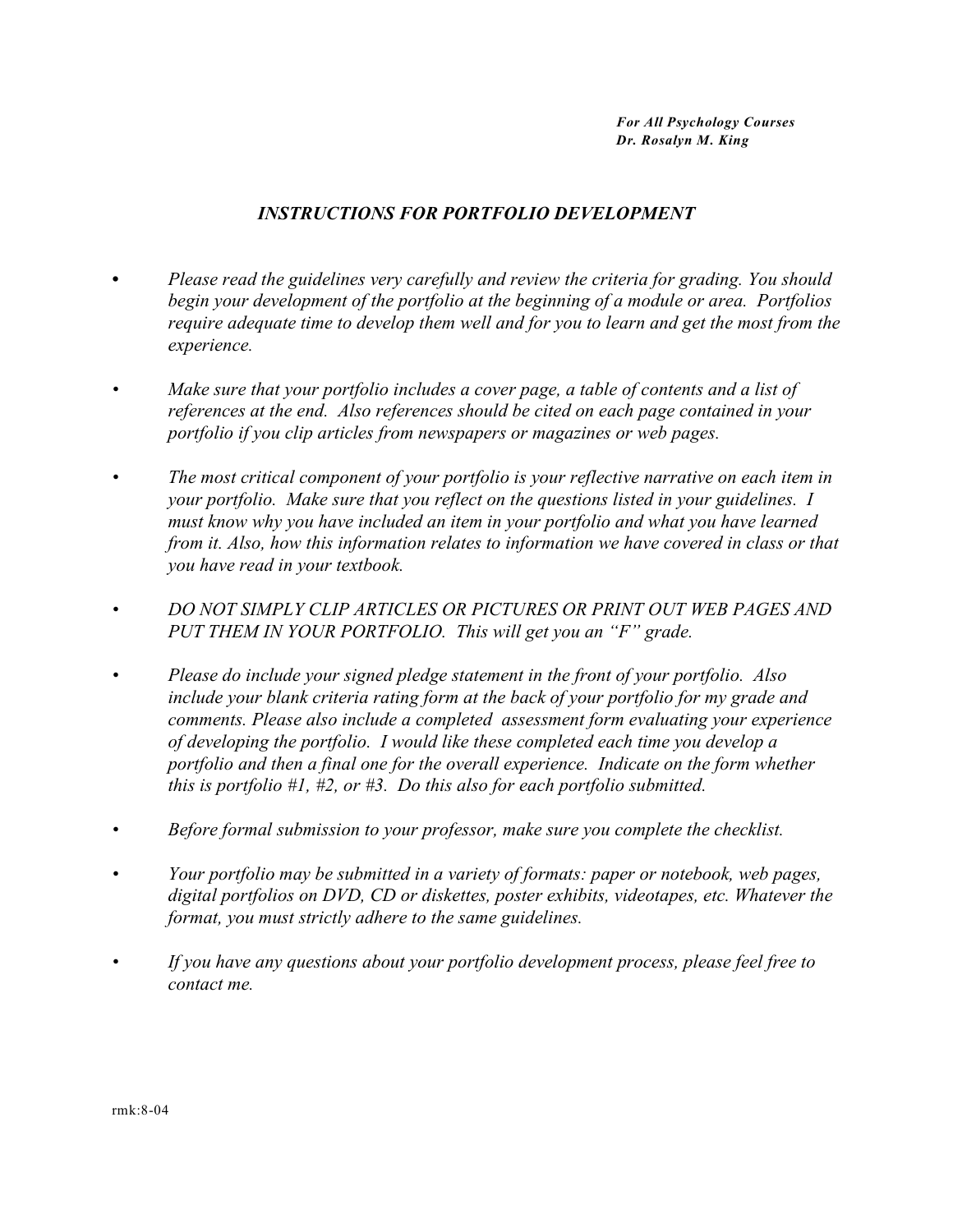#### *GUIDELINES FOR DEVELOPING A PSYCHOLOGY PORTFOLIO*

#### *Required Contents*

- *•* Your portfolio should reflect your creativity, thinking and imagination and demonstrate that you have learned one or more of the concepts discussed in class or from your readings in psychology.
- **•** If you are developing a portfolio to submit instead of an exam, you should pick at least one concept from each of the areas to be covered on the exam.
- **•** If you are developing the portfolio as your final project, you should include at least 4 areas discussed during the semester or summer session.
- **•** If your project will be a major exhibit of some sort you may be allowed to develop it in one or more areas, based on your rationale and with permission of the instructor.
- **•** Your portfolio can consist of some of the following: news and magazine clippings that illustrate psychological concepts particularly applicable to materials and issues discussed in class; articles and archival sources and data; photographic essays, animations, Internet presentations; development of educational psychology-related videos or CDs; or, other written materials. You can also create something other than what is on this list. *It is recommended that you discuss your portfolio with your instructor if you have reservations or are unclear about what you want to do.*

#### *Written Reflections*

- **•** Each item or object in your portfolio should be accompanied by written reflection. This is a critical component of your grade. Please attach your written reflections on the same or adjacent page to the item.
- **•** You should also include an introduction page which provides a narrative overview at the beginning of your portfolio and a summary page at the end. A table of contents should also be included and a reference page.
- Your written reflections should address many of the following questions:

-What prompted you to do this particular project?

- -Why did you select this article or item for inclusion in your portfolio?
- -Which psychological topic, principles and theories are involved?
- -How did the activity, item or object help you learn something new?
- -What did you learn specifically?
- -Can you describe any connection or relationship between the item, activity or object and other subject areas or life situations?
- -What did you think about as you worked through the task?
- -Make sure you red tag items in your portfolio that may be unnecessary. Remember that you need to be able to write a reflective narrative for everything you include.
- **•** A reference source should be included on each article or item placed in your portfolio. This is in addition to a complete listing of sources on a reference page at the end of your portfolio. *Please use the APA format.*

#### *Portfolio Evaluation*

**•** Your professor will evaluate your portfolio using some of the following criteria: -there is inclusion of an introduction -the diversity of the selections -there are substantive written reflections about selections -organization of the portfolio -the portfolio contains a table of contents -contents are psychology-related -contents illustrate particular concepts and theories -contents illustrate learning by student -portfolio displayed in a clear and creative manner -portfolio includes summary and listing of references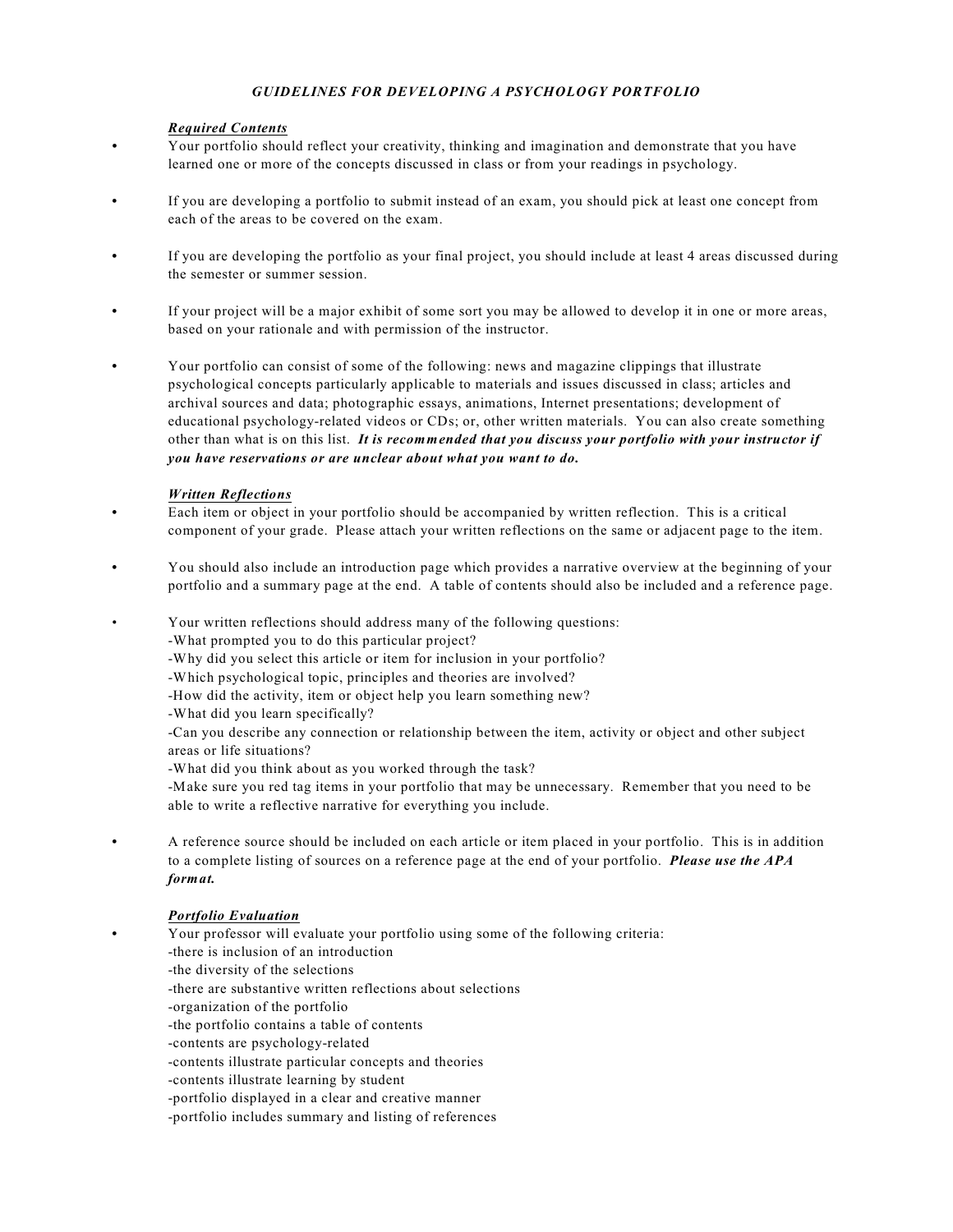### **CRITERIA FOR PORTFOLIO EVALUATION**

#### **Style of Presentation (20 Points)**

**\_\_\_\_\_**Format and Organization (10)

\_\_\_\_\_Contains Table of Contents (5)

Articles/Objects (typed and clearly presented) (5)

Total Points:\_\_\_\_\_\_\_\_

#### **Written Analyses/Examples of Learning-Clear and Evident (40 Points)**

Author clearly provides narrative statements about the article/objects included, why they are included and why they are examples of learning; Author does not merely clip articles and paste them (20)

Author convinces reader of learning and provides clear evidence of learning. (20)

Total Points:\_\_\_\_\_\_\_\_

### **Breadth of Coverage (30 Points)**

Includes substantive information that extends understanding. Is not a mere regurgitation of classroom material only. (20)

Includes the required areas of coverage for exam or final project. (10)

Total Points:

### **References (10 Points)**

Author lists and cites sources throughout the portfolio. (5) Author lists all web addresses for sources. (2.5) Portfolio contains a reference page at the end. (2.5)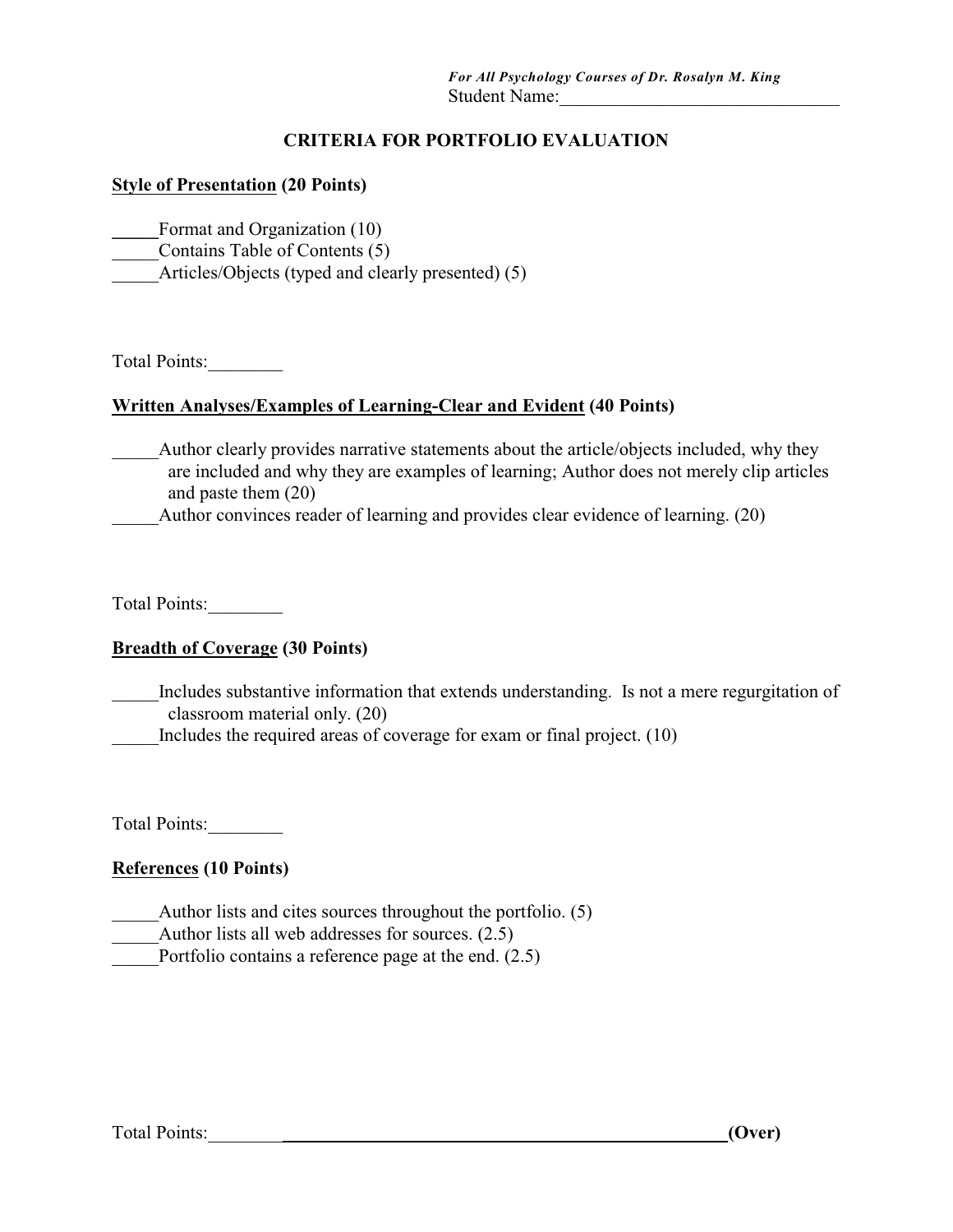### **INSTRUCTOR'S COMMENTS:**

Total Points: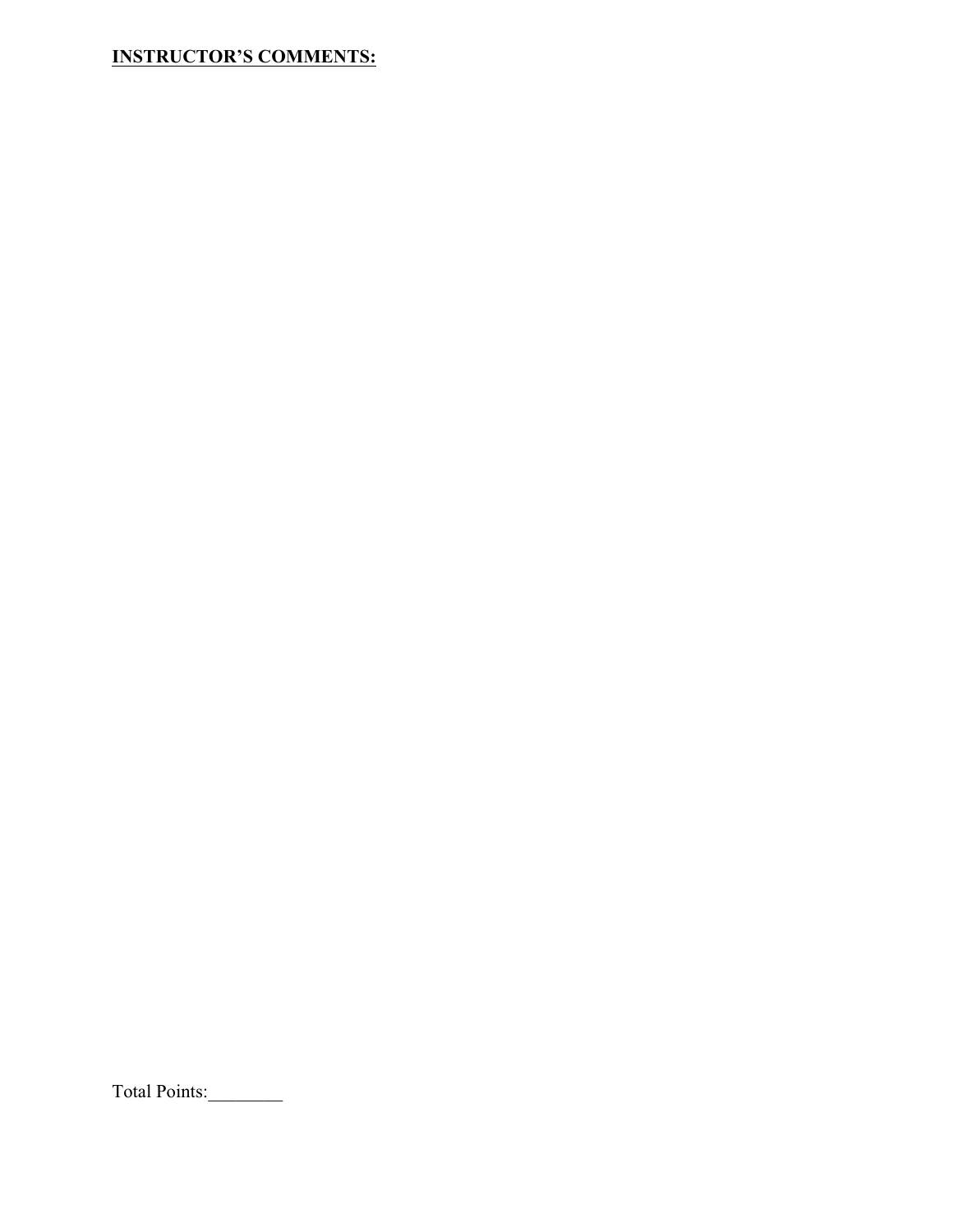| NAME:                 |             | Course Number:          |  |       |
|-----------------------|-------------|-------------------------|--|-------|
| Semester: Fall Spring | <b>Vear</b> | Portfolio Number: 1 2 3 |  | Final |

#### **STUDENT ASSESSMENT OF PORTFOLIO DEVELOPMENT**

*If you are a student that developed one or more portfolios this semester, please take a few minutes to reflect and provide your assessment of its worth. This will help me as an instructor know whether this instructional optional was a meaningful experience as well as areas for improvement.*

- 1. How many portfolios did you develop for this course?
	- a) 1 b) 2 c) 3 d) 4
- 2. Do you consider development of a portfolio a worthwhile learning process as compared to studying for an exam?

\_\_\_\_\_\_\_\_\_\_\_\_\_\_\_\_\_\_\_\_\_\_\_\_\_\_\_\_\_\_\_\_\_\_\_\_\_\_\_\_\_\_\_\_\_\_\_\_\_\_\_\_\_\_\_\_\_\_\_\_\_\_\_\_\_\_\_\_\_\_\_\_\_\_\_\_\_\_\_\_\_\_\_

a)  $Yes$  b)  $No$ 

Why?\_\_\_\_\_\_\_\_\_\_\_\_\_\_\_\_\_\_\_\_\_\_\_\_\_\_\_\_\_\_\_\_\_\_\_\_\_\_\_\_\_\_\_\_\_\_\_\_\_\_\_\_\_\_\_\_\_\_\_\_\_\_\_\_\_\_\_\_\_\_\_\_\_\_\_\_\_\_

- 3. What specific skills did you acquire or improve as a result of portfolio development?
- 4. Did development of portfolios help you to communicate what you understood about psychological concepts?

a) Yes b) No

| How or<br>'hv<br>W | ___ |
|--------------------|-----|
|                    |     |

\_\_\_\_\_\_\_\_\_\_\_\_\_\_\_\_\_\_\_\_\_\_\_\_\_\_\_\_\_\_\_\_\_\_\_\_\_\_\_\_\_\_\_\_\_\_\_\_\_\_\_\_\_\_\_\_\_\_\_\_\_\_\_\_\_\_\_\_\_\_\_\_\_\_\_\_\_\_\_

5. Do you think you learned and understood more of the course content as a result of developing a portfolio?

a) Yes, a lot more. b) No, learned about the same. c) No, learned much less.

6. How did you make decisions about what to include in your portfolio?

- 7. What did you like best about developing your portfolio(s)?
- 8. What did you like least about developing your portfolio(s)?
- 9. How would you rate portfolios as a learning tool?

a) Excellent b) Very Good c) Fair d) Poor

10. Please provide any additional comments you would like to make about your experiences with portfolio development? *(Use back of page if necessary.)*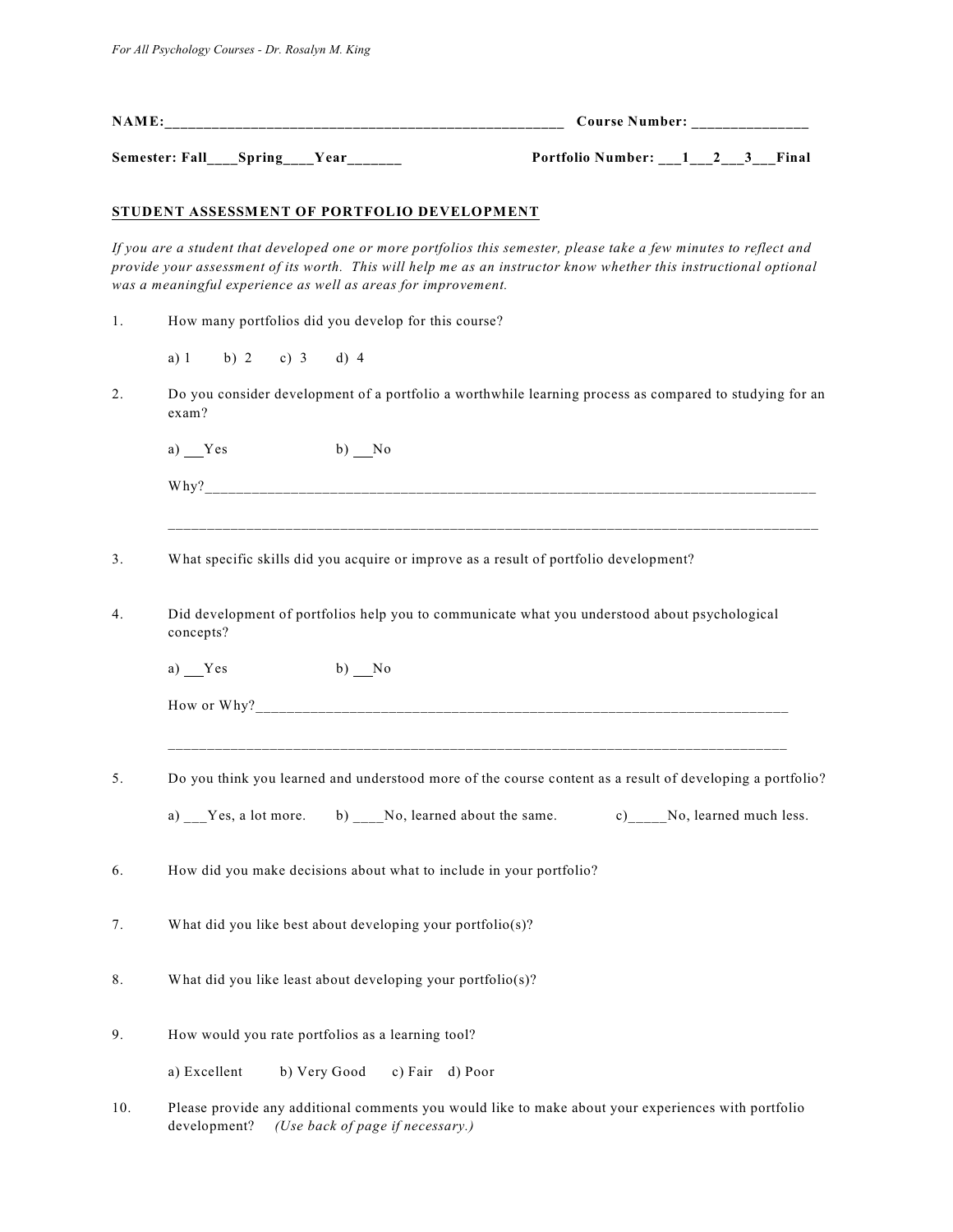#### **PLEDGE STATEMENT**

*In this paper, every opinion from someone else has been properly credited (whether it is a direct quotation enclosed in quotation marks, a summary, or a paraphrase). All factual information (common knowledge or uncontested knowledge), though not credited in any way, has been stated in my own words. In using factual information, I have not copied entire sentences or portions of sentences in the exact words of another. This paper is my own work. No one has helped me in the organization or writing of this paper. I have read the complete assignment.*

*Signed:*